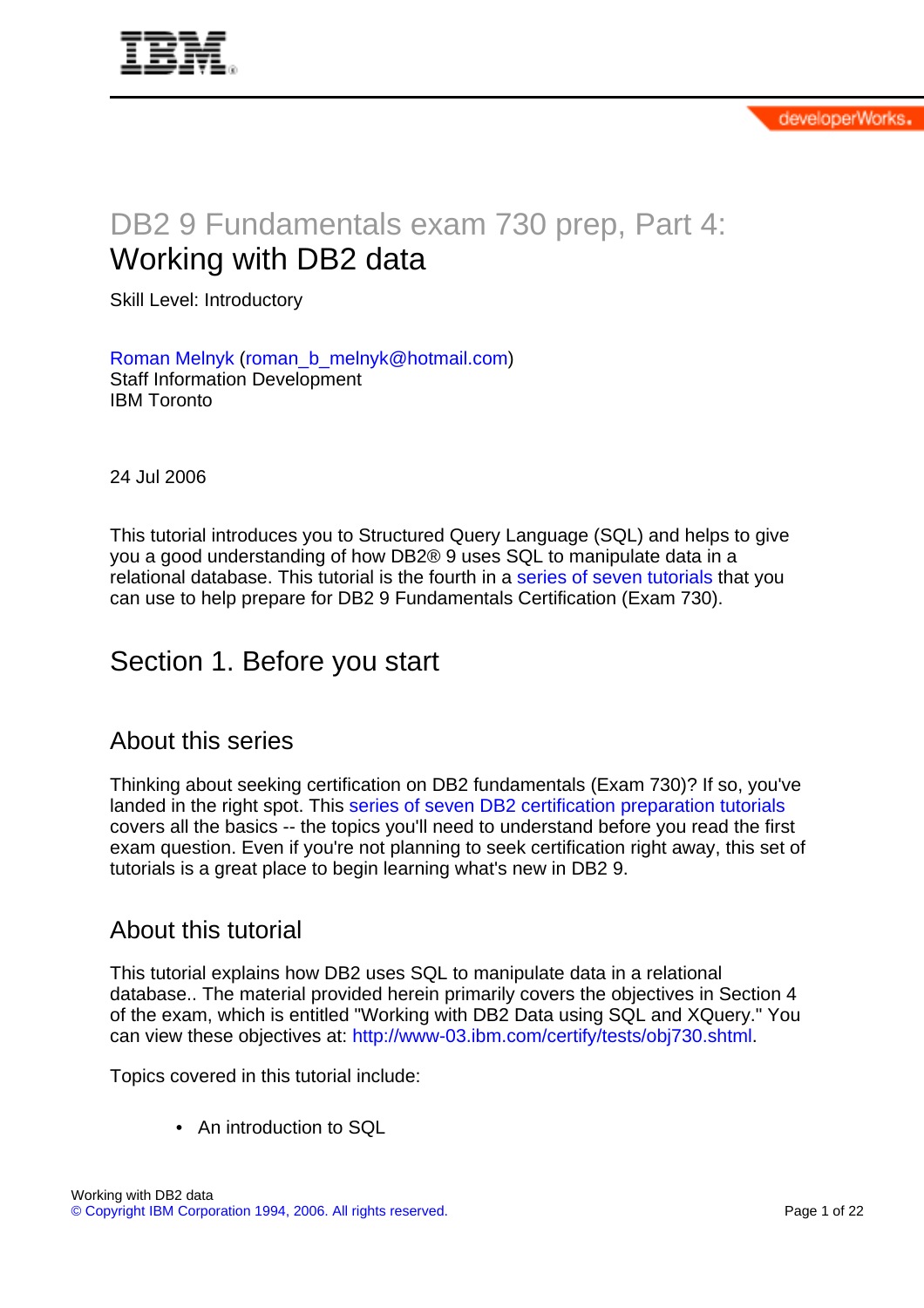- A description of Data Manipulation Language (DML) and examples that demonstrate how to use it to obtain specific information.
- Transaction boundaries
- SQL procedures and user-defined functions

### **Objectives**

After completing this tutorial, you should be able to:

- Understand the fundamentals of SQL, with a focus on SQL language elements
- Use DML to select, insert, update, or delete data
- Use COMMIT and ROLLBACK statements to manage transactions, and know what constitutes a transaction boundary
- Create and call SQL procedures or invoke user-defined functions from the command line

### System Requirements

If you haven't already done so, you can download the free trial version of [IBM DB2 9](http://www.ibm.com/developerworks/downloads/im/udb/?S_TACT=105AGX19&S_CMP=db2cert) to work along with this tutorial. Installing DB2 helps you understand many of the concepts that are tested on the DB2 9 Fundamentals Certification exam. DB2 installation is not covered in this tutorial, but the process is documented in the [DB2](http://publib.boulder.ibm.com/infocenter/db2luw/v9/index.jsp) [Information Center.](http://publib.boulder.ibm.com/infocenter/db2luw/v9/index.jsp)

#### Conventions used in this tutorial

The following text highlighting conventions are used in this tutorial:

- Monospaced text is used for SQL statements. UPPERCASE text identifies SQL keywords, and lowercase text identifies user-supplied values in example code.
- Except in the code, database object names are given in uppercase characters, and table column names are given in mixed case.
- Italic text is used when introducing a new term, or to identify a parameter variable.

All of the examples in this tutorial are based on the SAMPLE database, which comes with DB2. Because sample output is provided in most cases, you do not need access to the product to understand the examples.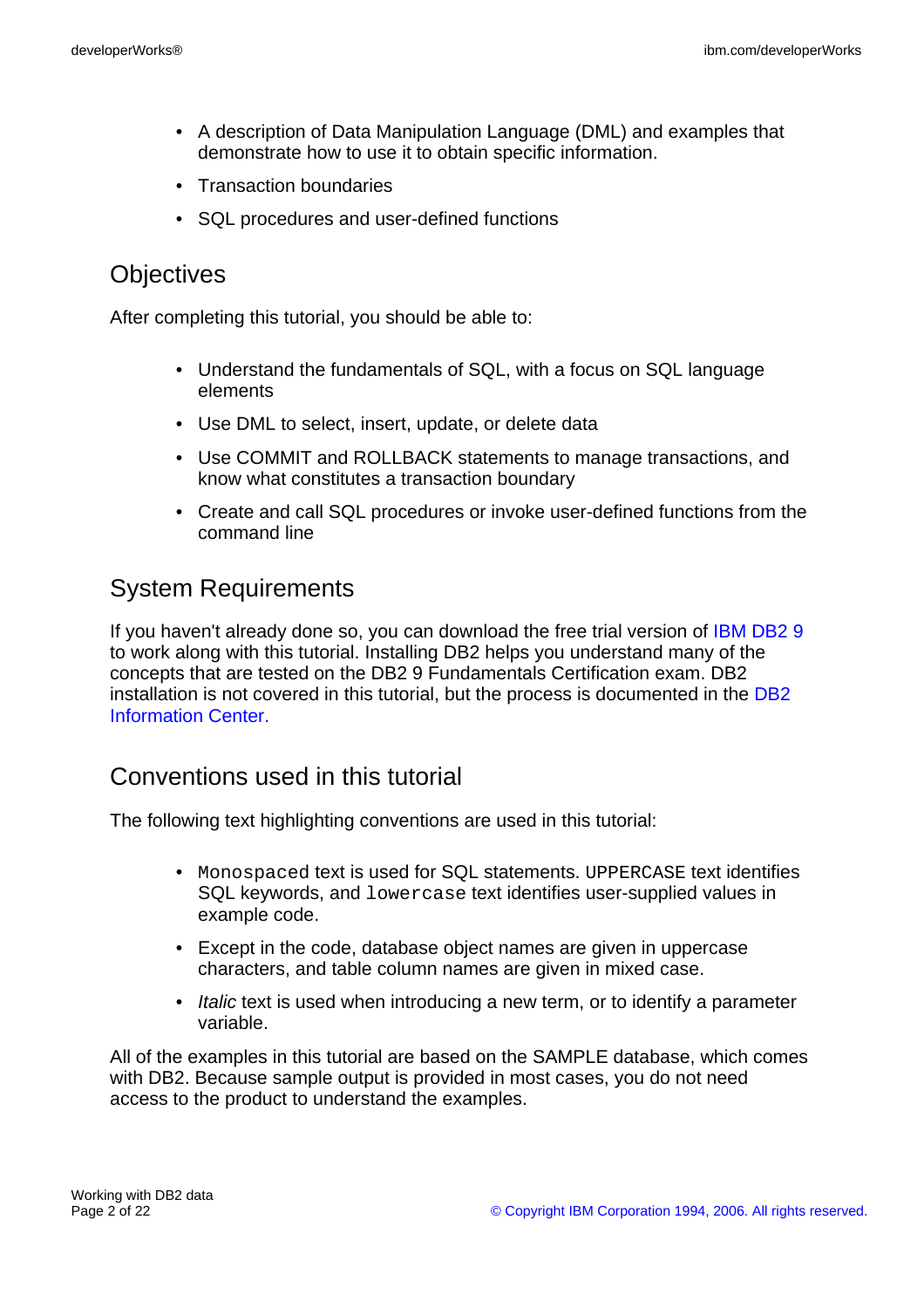### Section 2. Structured Query Language (SQL)

#### <span id="page-2-0"></span>The parts of speech of SQL

SQL is a language that is used to define and manipulate database objects. Use SQL to define a database table, insert data into the table, change the data in the table, and retrieve data from the table. Like all languages, SQL has a defined syntax and a set of language elements.

Most SQL statements contain one or more of the following language elements:

- Single-byte *characters* can be a letter  $(A-Z, a-z, \hat{\theta}, \hat{\theta})$ , or a member of an extended character set), a digit (0-9), or a special character (including the comma, asterisk, plus sign, percent sign, ampersand, and several others).
- A token is a sequence of one or more characters. It cannot contain blank characters unless it is a delimited identifier (one or more characters enclosed by double quotation marks) or a string constant.
- An SQL *identifier* is a token that is used to form a name.
- The data type of a value determines how DB2 interprets that value. DB2 supports many built-in data types and also supports user-defined types (UDTs).
- A constant specifies a value. They are classified as character, graphic, or hexadecimal string constants, or integer, decimal, or floating-point numeric constants.
- A special register is a storage area that is defined for an application process by the database manager and is used to store information that can be referenced in SQL statements. Examples of special registers are CURRENT DATE, CURRENT DBPARTITIONNUM, and CURRENT SCHEMA.
- A routine can be a function, a method, or a procedure.
	- A function is a relationship between one or more input data values and one or more result values. Database functions can be either built-in or user-defined.

Column (or aggregate) functions operate on a set of values in a column to return a single value. For example:

- SUM(sales) returns the sum of the values in the Sales column.
- AVG(sales) returns the sum of the values in the Sales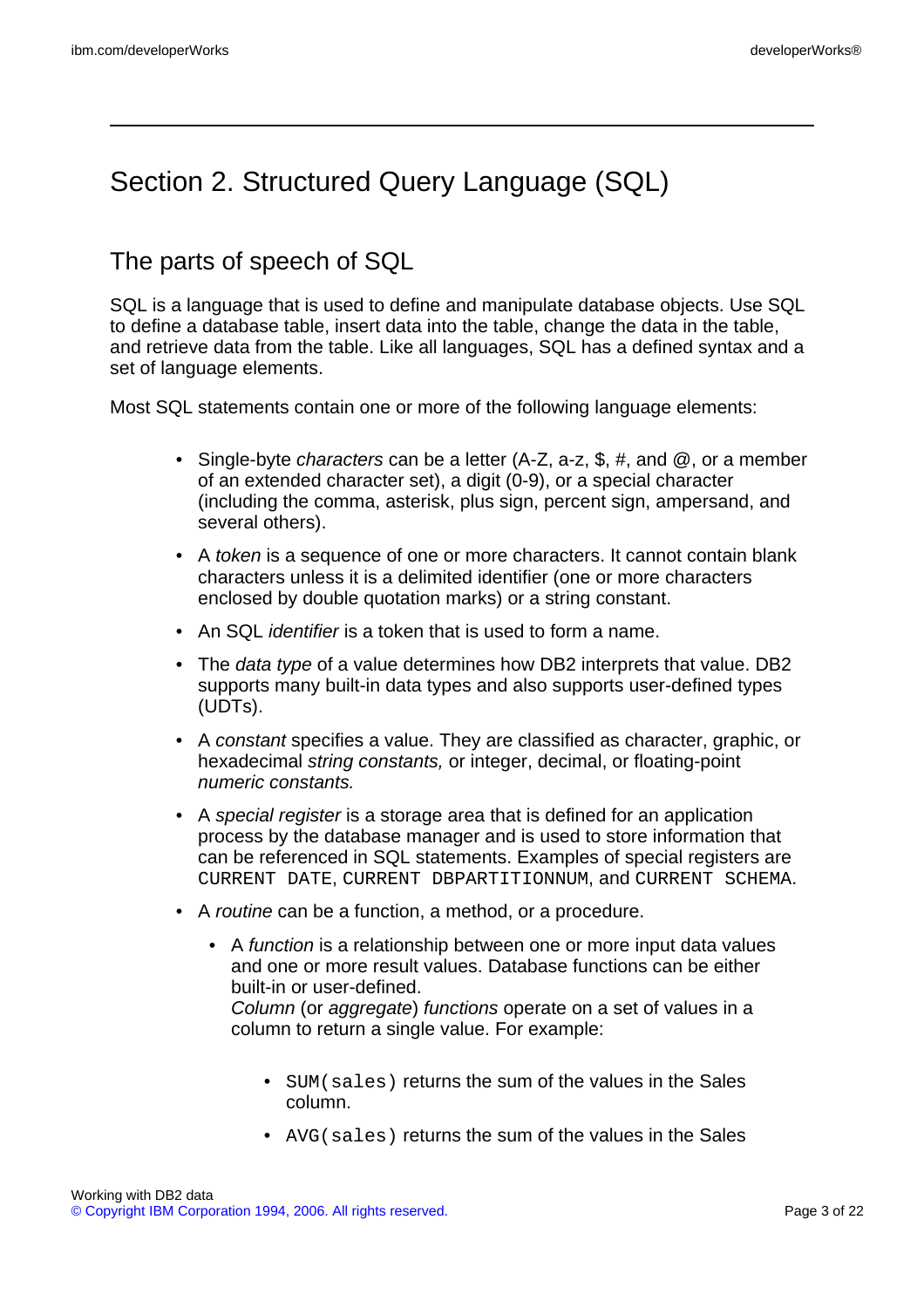column divided by the number of values in that column.

- MIN(sales) returns the smallest value in the Sales column.
- MAX (sales) returns the largest value in the Sales column.
- COUNT(sales) returns the number of non-null values in the Sales column.

Scalar functions operate on a single value to return another single value. For example:

- $\overline{ABS(-5)}$  returns the absolute value of -5 -- that is, 5.
- HEX(69) returns the hexadecimal representation of the number 69 -- that is, 45000000.
- LENGTH('Pierre') returns the number of bytes in the string "Pierre" -- that is, 6. For a GRAPHIC string, the LENGTH function returns the number of double-byte characters.
- YEAR('03/14/2002') extracts the year portion of 03/14/2002 -- that is, 2002.
- MONTH('03/14/2002') extracts the month portion of 03/14/2002 -- that is, 3.
- DAY('03/14/2002') extracts the day portion of 03/14/2002 -- that is, 14.
- LCASE('SHAMAN') or LOWER('SHAMAN') returns a string in which all of the characters have been converted to lowercase characters -- that is, 'shaman'.
- UCASE('shaman') or UPPER('shaman') returns a string in which all of the characters have been converted to uppercase characters -- that is, 'SHAMAN'.

User-defined functions are registered to a database in the system catalog (accessible through the SYSCAT.ROUTINES catalog view) using the CREATE FUNCTION statement.

- A *method* is also a relationship between a set of input data values and a set of result values. However, database methods are defined, either implicitly or explicitly, as part of the definition of a user-defined structured type. For example, a method called CITY (of type ADDRESS) is passed an input value of type VARCHAR, and the result is a subtype of ADDRESS. User-defined methods are registered to a database in the system catalog (accessible through the SYSCAT.ROUTINES catalog view) using the CREATE METHOD statement. For more information about structured types, refer to [An](http://www-128.ibm.com/developerworks/db2/library/techarticle/dm-0506melnyk/index.html) [introduction to structured data types and typed tables](http://www-128.ibm.com/developerworks/db2/library/techarticle/dm-0506melnyk/index.html) .
- A *procedure* is an application program that can be started by executing a CALL statement. The arguments of a procedure are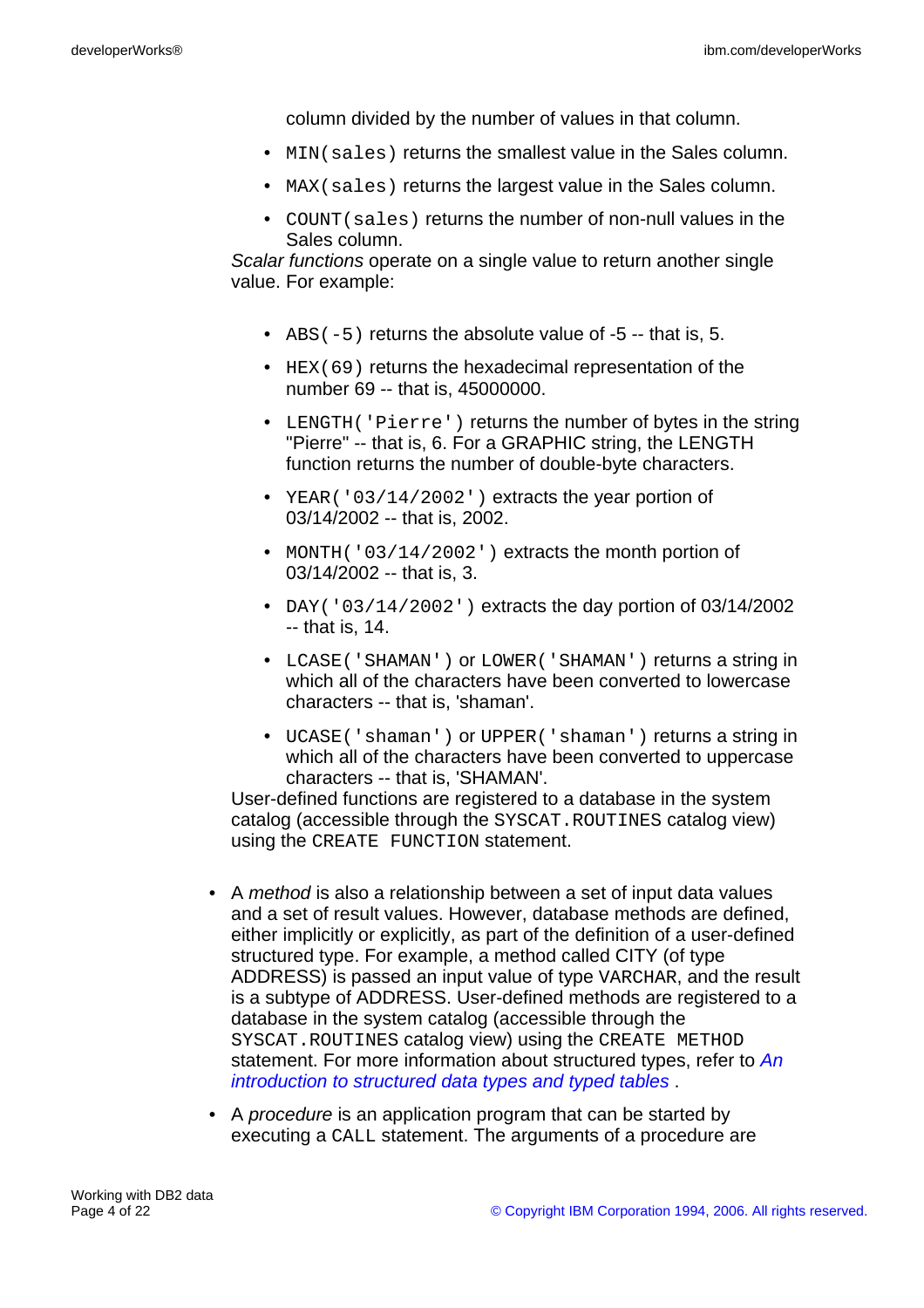individual scalar values that can be of different types and that can be used to pass values into the procedure, receive return values from the procedure, or both. User-defined procedures are registered to a database in the system catalog (accessible through the SYSCAT.ROUTINES catalog view) using the CREATE PROCEDURE statement.

- An expression specifies a value. There are string expressions, arithmetic expressions, and case expressions, which can be used to specify a particular result based on the evaluation of one or more conditions.
- A predicate specifies a condition that is true, false, or unknown about a given row or group. There are subtypes:
	- A basic predicate compares two values (for example,  $x > y$ ).
	- The BETWEEN predicate compares a value with a range of values.
	- The EXISTS predicate tests for the existence of certain rows.
	- The IN predicate compares one or more values with a collection of values.
	- The LIKE predicate searches for strings that have a certain pattern.
	- The NULL predicate tests for null values.

### Section 3. Data Manipulation Language (DML)

#### Using the SELECT statement to retrieve data from database tables

The SELECT statement is used to retrieve table or view data. In its simplest form, the SELECT statement can be used to retrieve all the data in a table. For example, to retrieve all the STAFF data from the SAMPLE database, issue the following command:

SELECT \* FROM staff

| ID  | <b>NAME</b>    | <b>DEPT</b> | <b>JOB</b> | <b>YEARS</b> | <b>SALARY</b> | <b>COMM</b>              |
|-----|----------------|-------------|------------|--------------|---------------|--------------------------|
| 10  | <b>Sanders</b> | 20          | Mgr        |              | 18357.50      | $\sim$                   |
| -20 | Pernal         | 20          | Sales      | 8            | 18171.25      | 612.45                   |
| 30  | Marenghi       | 38          | Mgr        | 5            | 17506.75      | $\overline{\phantom{a}}$ |

Here is a partial result set returned by this query: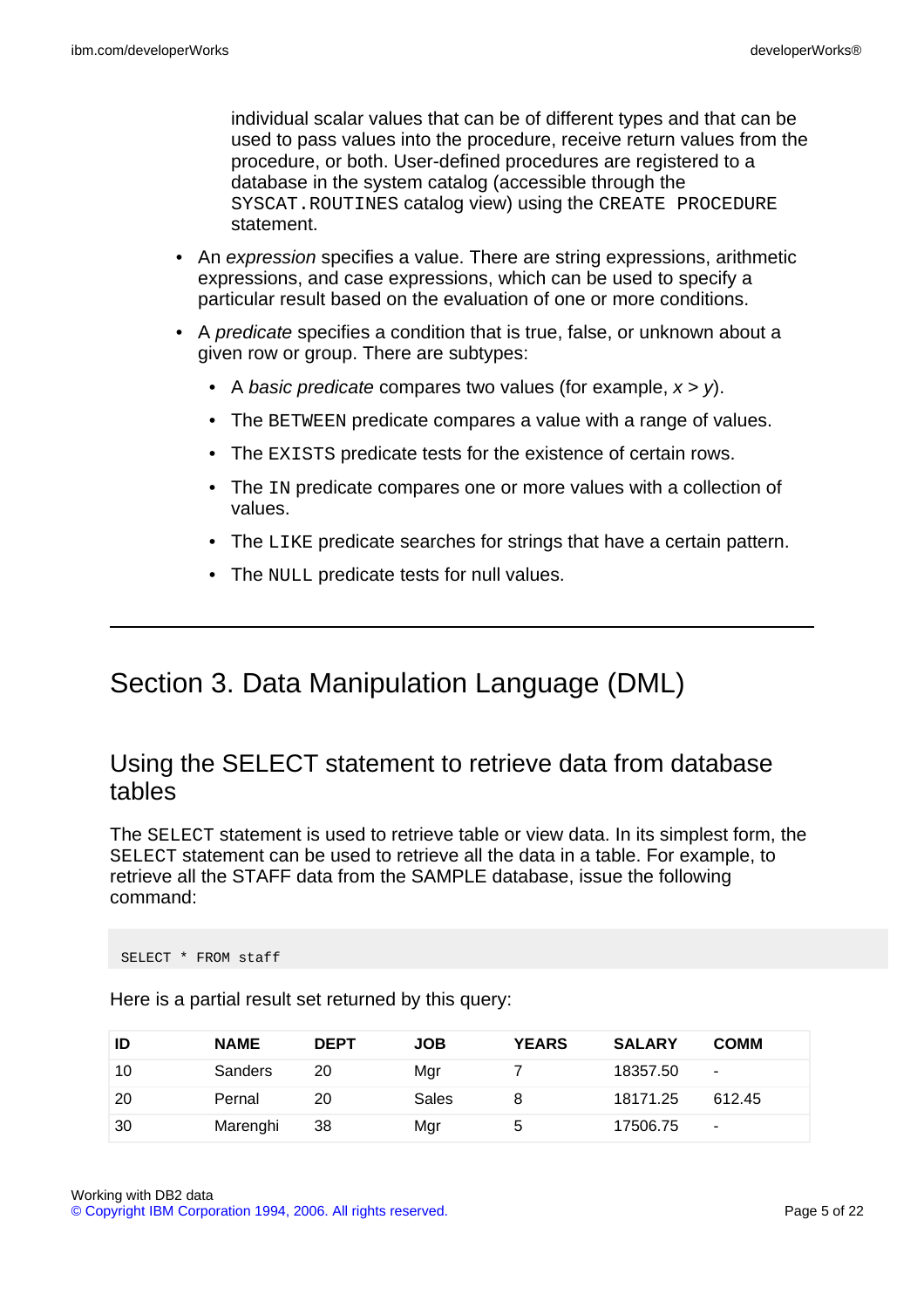To restrict the number of rows in a result set, use the FETCH FIRST clause. For example:

SELECT \* FROM staff FETCH FIRST 10 ROWS ONLY

Retrieve specific columns from a table by specifying a select list of column names separated by commas. For example:

SELECT name, salary FROM staff

Use the DISTINCT clause to eliminate duplicate rows in a result set. For example:

SELECT DISTINCT dept, job FROM staff

Use the AS clause to assign a meaningful name to an expression or an item in the select list. For example:

SELECT name, salary + comm AS pay FROM staff

Without the AS clause, the derived column would have been named 2, indicating that it is the second column in the result set.

#### Using the WHERE clause and predicates to limit the amount of data returned by a query

Use the WHERE clause to select specific rows from a table or view by specifying one or more selection criteria, or search conditions. A search condition consists of one or more predicates. A predicate specifies something about a row that is either true or false (see [The parts of speech of SQL\)](#page-2-0). When building search conditions, be sure to:

- Apply arithmetic operations only to numeric data types
- Make comparisons only among compatible data types
- Enclose character values within single quotation marks
- Specify character values exactly as they appear in the database

Let's look at some examples.

• Find the names of staff members whose salaries are greater than \$20,000:

```
"SELECT name, salary FROM staff
 WHERE salary > 20000"
```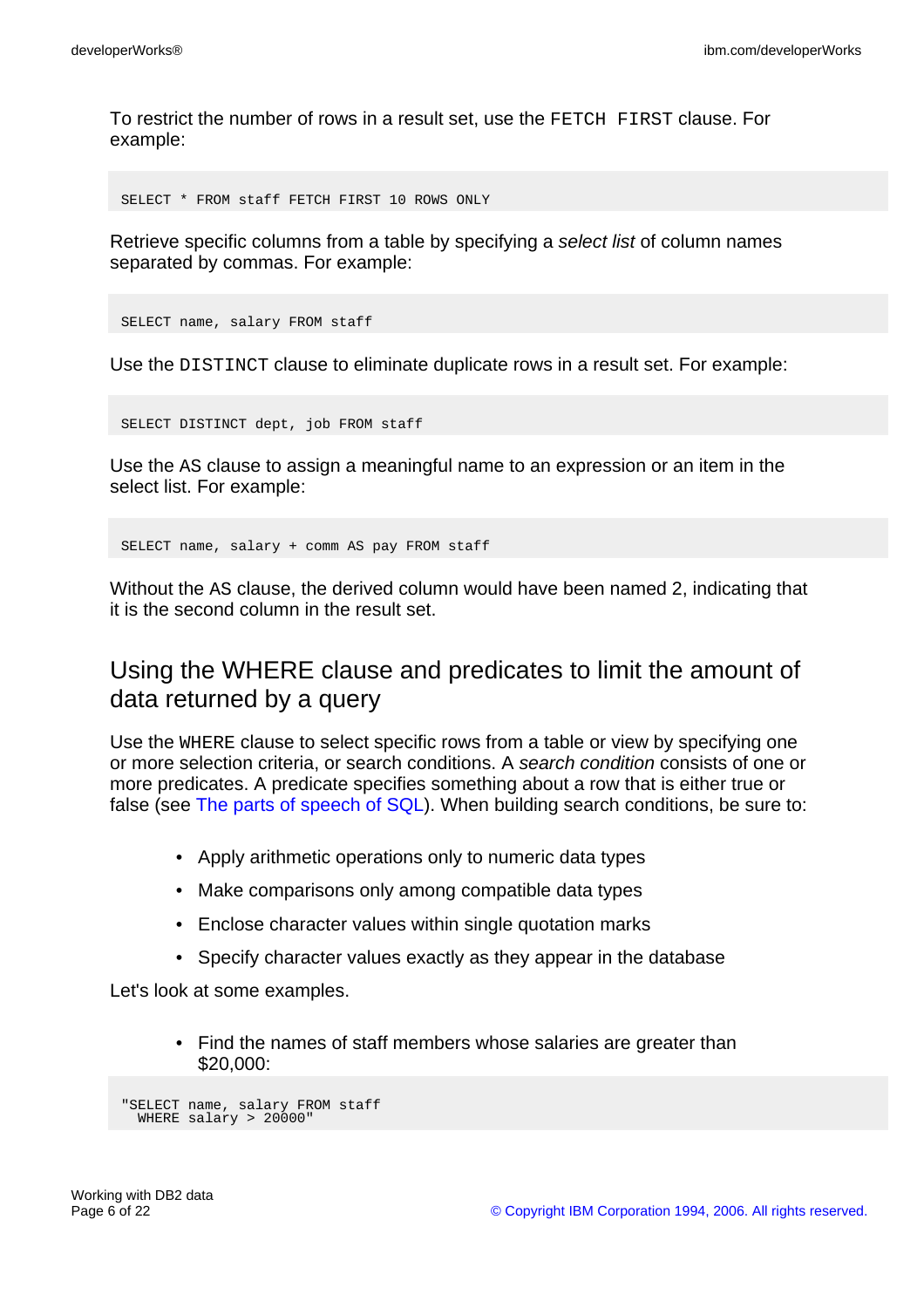Enclosing the statement within double quotation marks keeps your operating system from misinterpreting special characters, such as \* or >; the greater-than symbol could be interpreted as an output redirection request.

• List the name, job title, and salary of staff members who are not managers and whose salary is greater than \$20,000:

```
"SELECT name, job, salary FROM staff
 WHERE job <> 'Mgr'
 AND \text{salary} > 20000"
```
• Find all names that start with the letter S:

```
SELECT name FROM staff
  WHERE name LIKE 'S%'
```
In this example, the percent sign (%) is a wild card character that represents a string of zero or more characters.

A *subquery* is a SELECT statement that appears within the WHERE clause of a main query and feeds its result set to that WHERE clause. For example:

```
"SELECT lastname FROM employee
 WHERE lastname IN
 (SELECT sales_person FROM sales
   WHERE sales_date < '01/01/1996')"
```
A correlation name is defined in the FROM clause of a query and can serve as a convenient short name for a table. Correlation names also eliminate ambiguous references to identical column names from different tables. For example:

```
"SELECT e.salary FROM employee e
 WHERE e.salary <
 (SELECT AVG(s.salary) FROM staff s)"
```
### Using the ORDER BY clause to sort results

Use the ORDER BY clause to sort the result set by values in one or more columns. The column names that are specified in the ORDER BY clause do not have to be specified in the select list. For example:

```
"SELECT name, salary FROM staff
 WHERE salary > 20000
 ORDER BY salary"
```
Sort the result set in descending order by specifying DESC in the ORDER BY clause:

```
ORDER BY salary DESC
```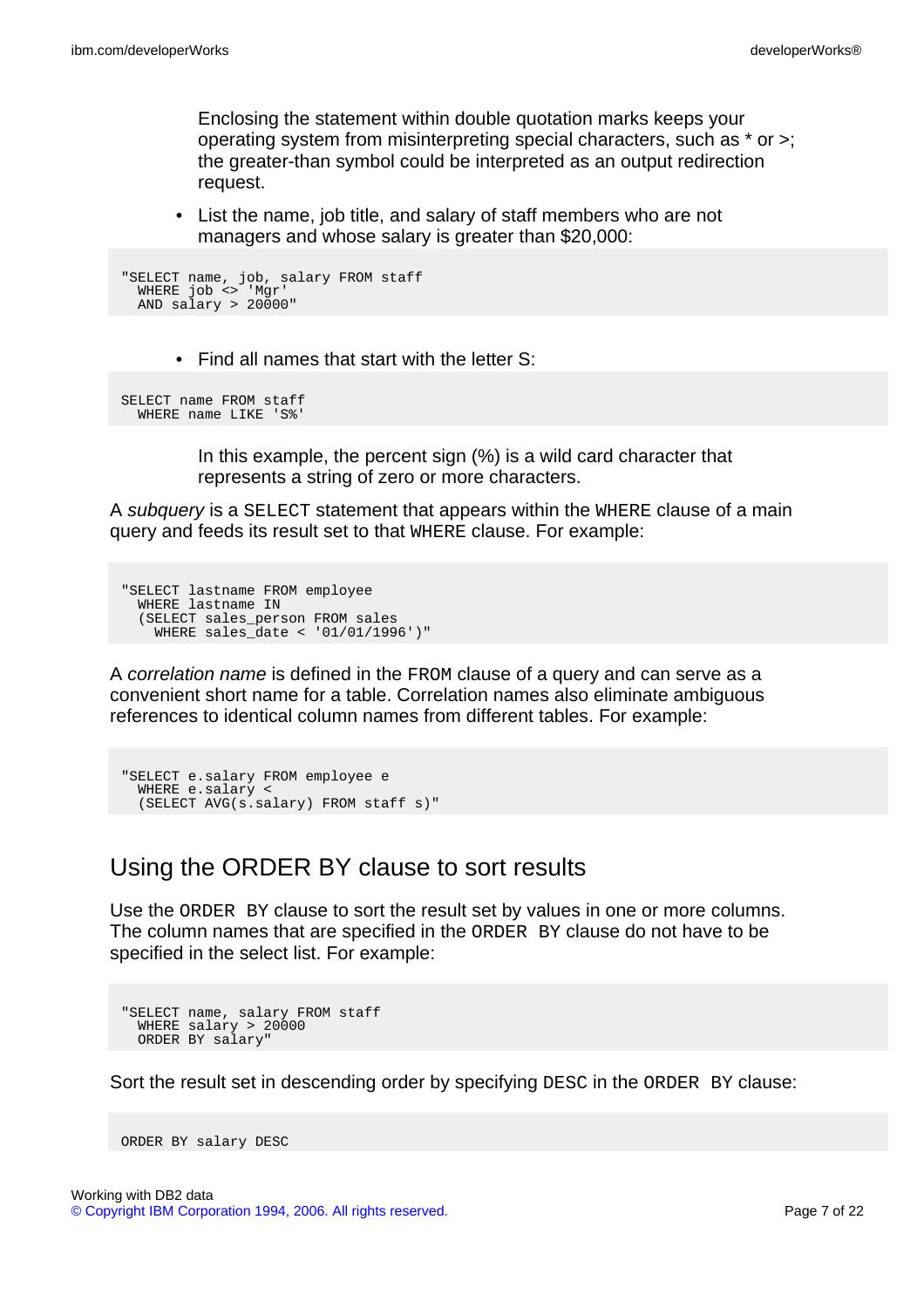#### Using joins to retrieve data from more than one table

A join is a query that combines data from two or more tables. It is often necessary to select information from two or more tables because required data is often distributed. A join adds columns to the result set. For example, a full join of two three-column tables produces a result set with six columns.

The simplest join is one in which there are no specified conditions. For example:

```
SELECT deptnumb, deptname, manager, id, name, dept, job
 FROM org, staff
```
This statement returns all combinations of rows from the ORG table and the STAFF table. The first three columns come from the ORG tables, and the last four columns come from the STAFF table. Such a result set (the cross product of the two tables) is not very useful. What is needed is a join condition to refine the result set. For example, here is a query that is designed to identify staff members who are managers:

```
SELECT deptnumb, deptname, id AS manager_id, name AS manager
 FROM org, staff
  WHERE manager = id
  ORDER BY deptnumb
```
And here is a partial result set returned by this query:

| <b>DEPTNUMB</b> | <b>DEPTNAME</b>    | <b>MANAGER ID</b> | <b>MANAGER</b> |
|-----------------|--------------------|-------------------|----------------|
| 10              | <b>Head Office</b> | 160               | Molinare       |
| 15              | New England        | 50                | Hanes          |
| -20             | Mid Atlantic       | 10                | <b>Sanders</b> |

The statement you looked at in the last section is an example of an inner join. *Inner* joins return only rows from the cross product that meet the join condition. If a row exists in one table but not the other, it is not included in the result set. To explicitly specify an inner join, rewrite the previous query with an INNER JOIN operator in the FROM clause:

```
...
  FROM org INNER JOIN staff
 ON manager = id
...
```
The keyword ON specifies the join conditions for the tables being joined. DeptNumb and DeptName are columns in the ORG table, and Manager\_ID and Manager are based on columns (ID and Name) in the STAFF table. The result set for the inner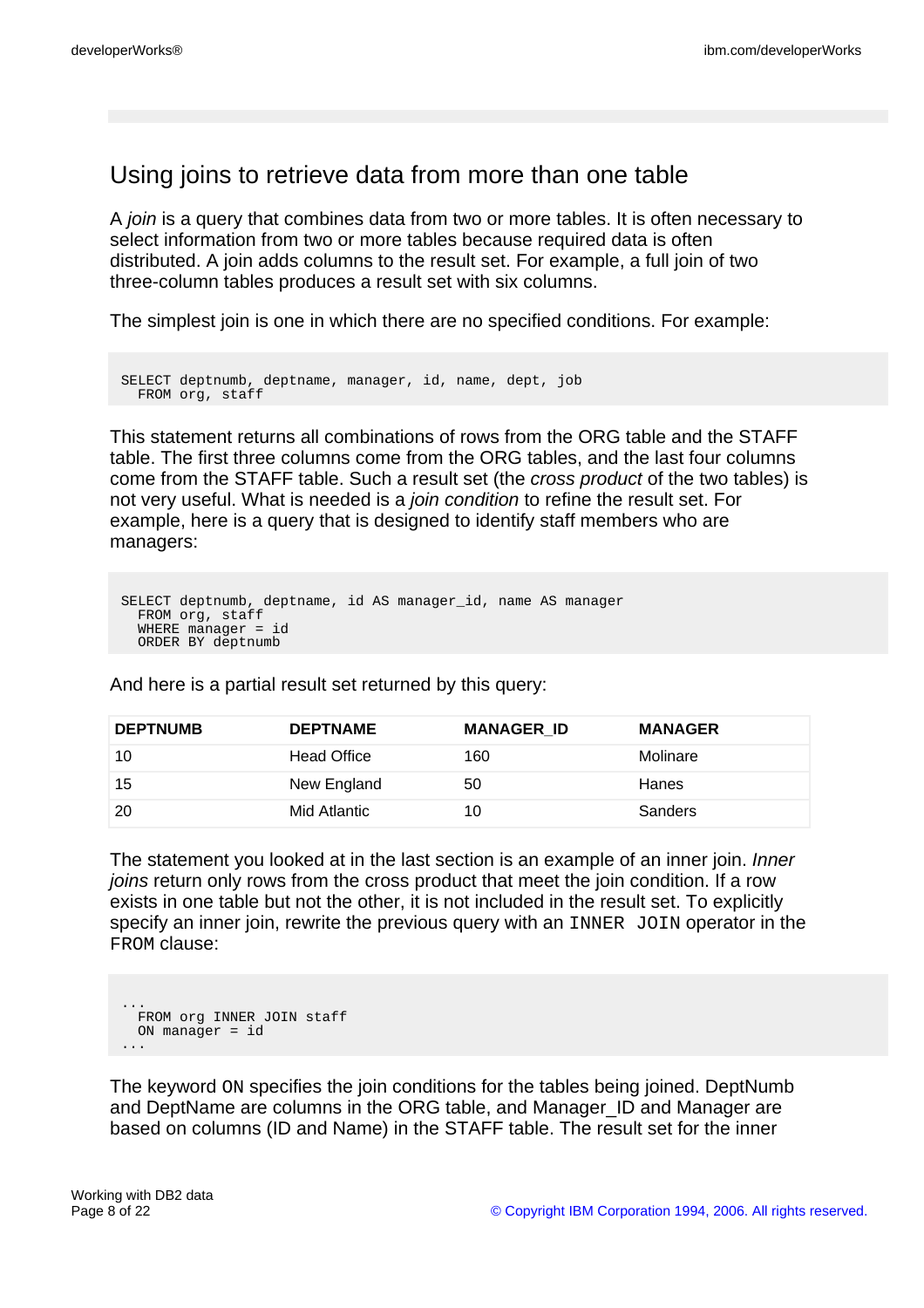join consists of rows that have matching values for the Manager and ID columns in the left table (ORG) and the right table (STAFF), respectively. (When you perform a join on two tables, you arbitrarily designate one table to be the left table and the other to be the right.)

Outer joins return rows that are generated by an inner join operation, plus rows that would not be returned by the inner join operation. There are three types of outer joins:

- A left outer join includes the inner join plus the rows from the left table that are not returned by the inner join. This type of join uses the LEFT OUTER JOIN (or LEFT JOIN) operator in the FROM clause.
- A right outer join includes the inner join plus the rows from the right table that are not returned by the inner join. This type of join uses the RIGHT OUTER JOIN (or RIGHT JOIN) operator in the FROM clause.
- A full outer join includes the inner join plus the rows from both the left table and the right table that are not returned by the inner join. This type of join uses the FULL OUTER JOIN (or FULL JOIN) operator in the FROM clause.

Construct more complex queries to answer more difficult questions. The following query is designed to generate a list of employees who are responsible for projects, identifying those employees who are also managers by listing the departments that they manage:

```
SELECT empno, deptname, projname
 FROM (employee
 LEFT OUTER JOIN project
  ON respemp = empno)
  LEFT OUTER JOIN department
 ON mgrno = empno
```
The first outer join gets the name of any project for which the employee is responsible; this outer join is enclosed by parentheses and is resolved first. The second outer join gets the name of the employee's department if that employee is a manager.

#### Using set operators to combine two or more queries into a single query

Combine two or more queries into a single query by using the UNION, EXCEPT, or INTERSECT set operators. Set operators process the results of the queries, eliminate duplicates, and return the final result set.

- The UNION set operator generates a result table by combining two or more other result tables.
- The EXCEPT set operator generates a result table by including all rows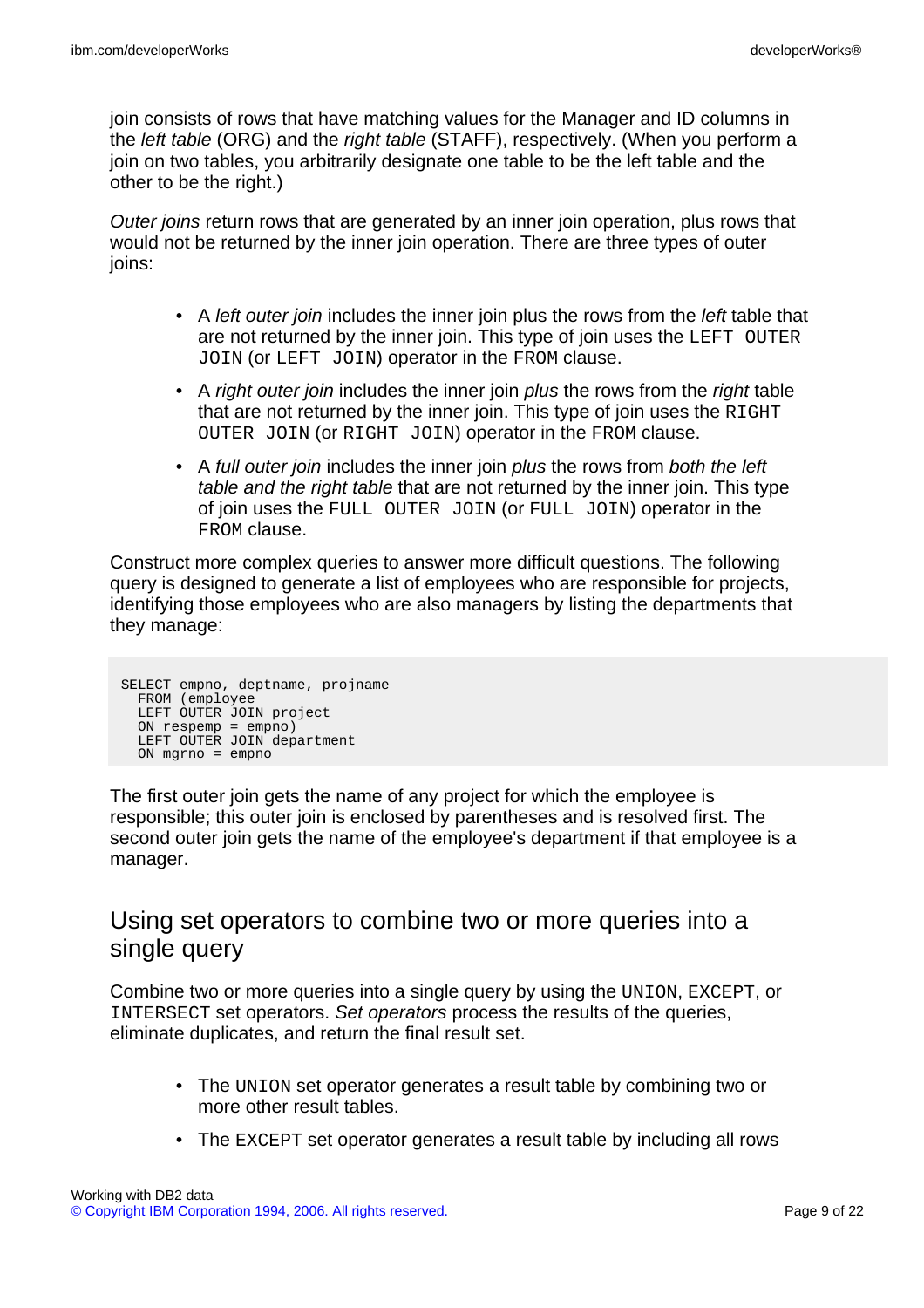that are returned by the first query, but not by the second or any subsequent queries.

• The INTERSECT set operator generates a result table by including only rows that are returned by all the queries.

Following is an example of a query that makes use of the UNION set operator. The same query could use the EXCEPT or the INTERSECT set operator by substituting the appropriate keyword for UNION.

```
"SELECT sales_person FROM sales
 WHERE region = 'Ontario-South'
UNION
SELECT sales person FROM sales
 WHERE sales > 3"
```
### Using the GROUP BY clause to summarize results

Use the GROUP BY clause to organize rows in a result set. Each group is represented by a single row in the result set. For example:

```
SELECT sales date, MAX(sales) AS max sales FROM sales
 GROUP BY sales_date
```
This statement returns a list of sales dates from the SALES table. The SALES table in the SAMPLE database contains sales data, including the number of successful transactions by a particular sales person on a particular date. There is typically more than one record per date. The GROUP BY clause groups the data by sales date, and the MAX function in this example returns the maximum number of sales recorded for each sales date.

A different flavor of the GROUP BY clause includes the specification of the GROUPING SETS clause. Grouping sets can be used to analyze data at different levels of aggregation in a single pass. For example:

SELECT YEAR(sales\_date) AS year, region, SUM(sales) AS tot\_sales FROM sales GROUP BY GROUPING SETS (YEAR(sales\_date), region, () )

Here, the YEAR function is used to return the year portion of date values, and the SUM function is used to return the total in each set of grouped sales figures. The grouping sets list specifies how the data is to be grouped, or aggregated. A pair of empty parentheses is added to the grouping sets list to get a grand total in the result set. The statement returns the following:

| <b>YEAR</b> | <b>REGION</b> | <b>TOT_SALES</b> |
|-------------|---------------|------------------|
|             | $\sim$        | 155              |
|             | Manitoba      | 41               |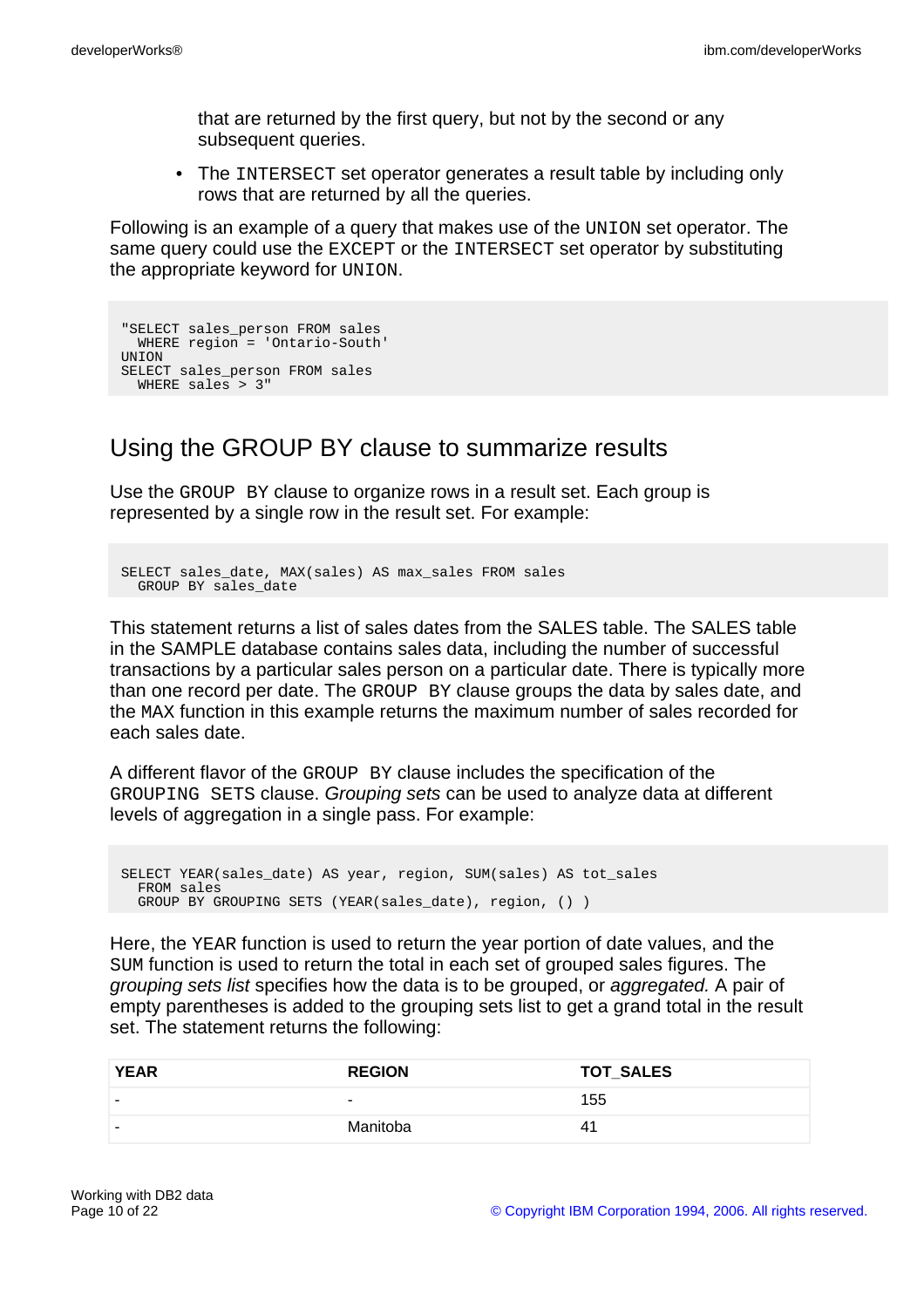|      | Ontario-North | 9   |
|------|---------------|-----|
| -    | Ontario-South | 52  |
| -    | Quebec        | 53  |
| 1995 | ۰             | 8   |
| 1996 |               | 147 |

A statement that is almost identical to the previous one, but that specifies the ROLLUP clause, or the CUBE clause instead of the GROUPING SETS clause, returns a result set that provides a more detailed perspective on the data. It might provide summaries by location or time.

The HAVING clause is often used with a GROUP BY clause to retrieve results for groups that satisfy only a specific condition. A HAVING clause can contain one or more predicates that compare some property of the group with another property of the group or a constant. For example:

```
"SELECT sales_person, SUM(sales) AS total_sales FROM sales
 GROUP BY sales_person
 HAVING SUM(sales) > 25"
```
This statement returns a list of salespeople whose sales totals exceed 25.

#### Using the INSERT statement to add new rows to tables or views

The INSERT statement is used to add new rows to a table or a view. Inserting a row into a view also inserts the row into the table on which the view is based.

• Use a VALUES clause to specify column data for one or more rows. For example:

INSERT INTO staff VALUES (1212,'Cerny',20,'Sales',3,90000.00,30000.00) INSERT INTO staff VALUES (1213,'Wolfrum',20,'Sales',2,90000.00,10000.00)

#### Or the equivalent:

```
INSERT INTO staff (id, name, dept, job, years, salary, comm)
 VALUES
  (1212,'Cerny',20,'Sales',3,90000.00,30000.00),
  (1213,'Wolfrum',20,'Sales',2,90000.00,10000.00)
```
• Specify a fullselect to identify data that is to be copied from other tables or views. A fullselect is a statement that generates a result table. For example:

CREATE TABLE pers LIKE staff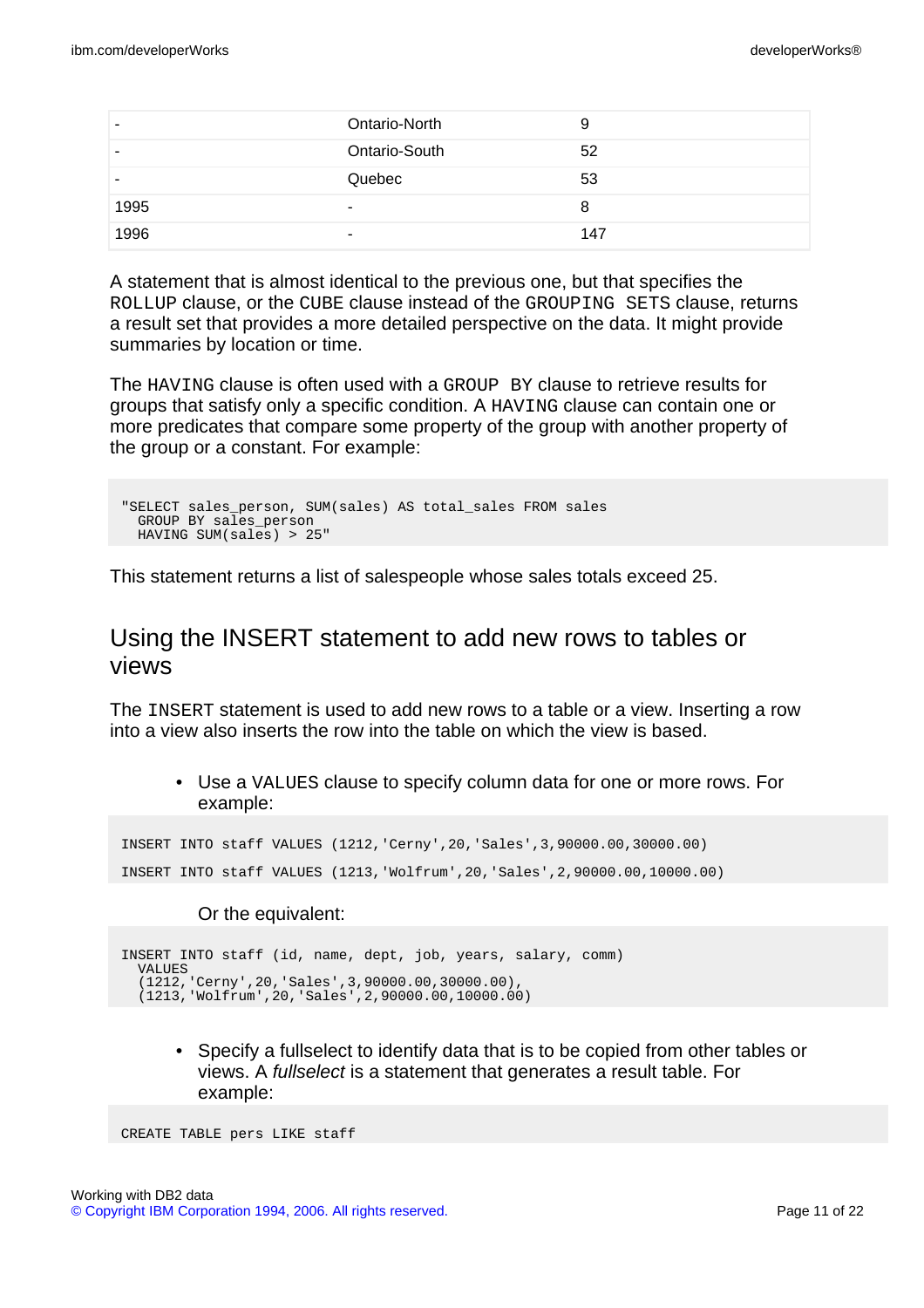```
INSERT INTO pers
SELECT id, name, dept, job, years, salary, comm
   FROM staff
   WHERE dept = 38
```
#### Using the UPDATE statement to change data in tables or views

The UPDATE statement is used to change the data in a table or a view. Change the value of one or more columns for each row that satisfies the conditions specified by a WHERE clause. For example:

```
UPDATE staff
  SET dept = 51, salary = 70000
    WHERE id = 750
```
Or the equivalent:

```
UPDATE staff
 SET (dept, salary) = (51, 70000)
  WHERE id = 750
```
If you don't specify a WHERE clause, DB2 updates each row in the table or view!

#### Using the DELETE statement to get rid of data

The DELETE statement is used to delete entire rows of data from a table. Delete each row that satisfies the conditions specified by a WHERE clause. For example:

```
DELETE FROM staff
 WHERE id IN (1212, 1213)
```
If you don't specify a WHERE clause, DB2 deletes all the rows in the table or view!

#### Using the MERGE statement to combine conditional update, insert, or delete operations

The MERGE statement updates a target table or updatable view using data from a source table. During a single operation, rows in the target that match the source can be updated or deleted, and rows that do not exist in the target can be inserted.

For example, consider the EMPLOYEE table to be the target table that contains up-to-date information about the employees of a large company. Branch offices handle updates to local employee records by maintaining their own version of the EMPLOYEE table called MY\_EMP. The MERGE statement can be used to update the EMPLOYEE table with information that is contained in a MY\_EMP table, which is the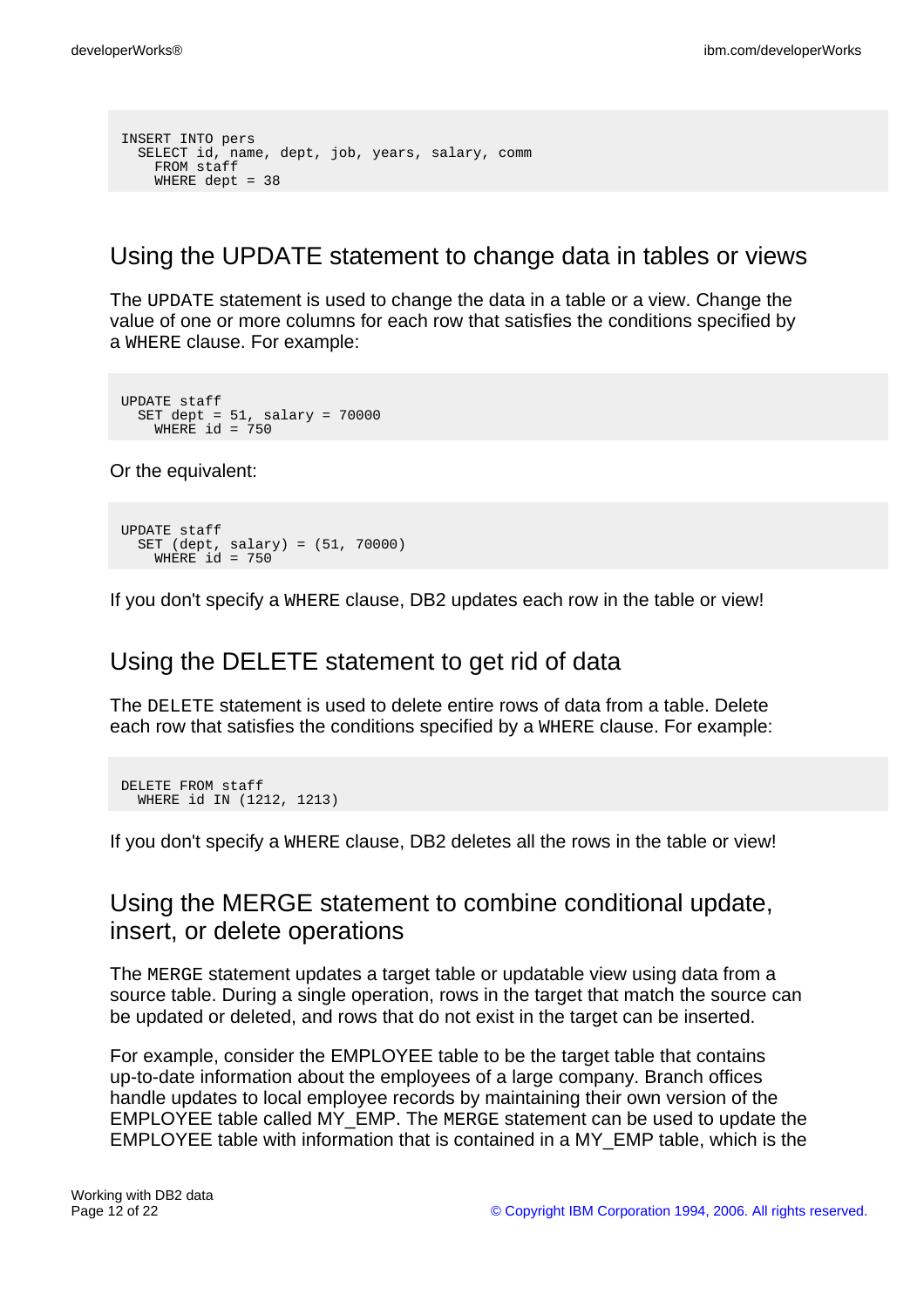source table for the merge operation.

The following statement inserts a row for new employee number 000015 into the MY EMP table.

INSERT INTO my\_emp (empno, firstnme, midinit, lastname, workdept, phoneno, hiredate, job, edlevel, sex, birthdate, salary) VALUES ('000015', 'MARIO', 'M', 'MALFA', 'A00', '6669', '05/05/2000', 'ANALYST', 15, 'M', '04/02/1973', 59000.00)

And the following statement inserts updated salary data for existing employee number 000010 into the MY\_EMP table.

INSERT INTO my\_emp (empno, firstnme, midinit, lastname, edlevel, salary) VALUES ('000010', 'CHRISTINE', 'I', 'HAAS', 18, 66600.00)

At this point, the inserted data exists only in the MY\_EMP table because it has not yet been merged with the EMPLOYEE table. Following is the MERGE statement that takes the contents of the MY\_EMP table and integrates them with the EMPLOYEE table.

```
MERGE INTO employee AS e
 USING (SELECT
   empno, firstnme, midinit, lastname, workdept, phoneno,
   hiredate, job, edlevel, sex, birthdate, salary
   FROM my_emp) AS m
 ON e.empno = m.empno
  WHEN MATCHED THEN
   UPDATE SET (salary) = (m.salary)
 WHEN NOT MATCHED THEN
    INSERT (empno, firstnme, midinit, lastname, workdept, phoneno,
     hiredate, job, edlevel, sex, birthdate, salary)
      VALUES (m.empno, m.firstnme, m.midinit, m.lastname,
       m.workdept, m.phoneno, m.hiredate, m.job, m.edlevel,
       m.sex, m.birthdate, m.salary)
```
Correlation names have been assigned to both the source and the target table to avoid ambiguous table references in the search condition. The statement identifies the columns in the MY\_EMP table that are to be considered. The statement also specifies the actions that are to be taken when a row in the MY\_EMP table is found to have a match in the EMPLOYEE table, or when a row does not have a match.

The following query executed against the EMPLOYEE table now returns a record for employee 000015:

SELECT \* FROM employee WHERE empno = '000015'

And the following query returns the record for employee 000010 with an updated value for the SALARY column.

SELECT \* FROM employee WHERE empno = '000010'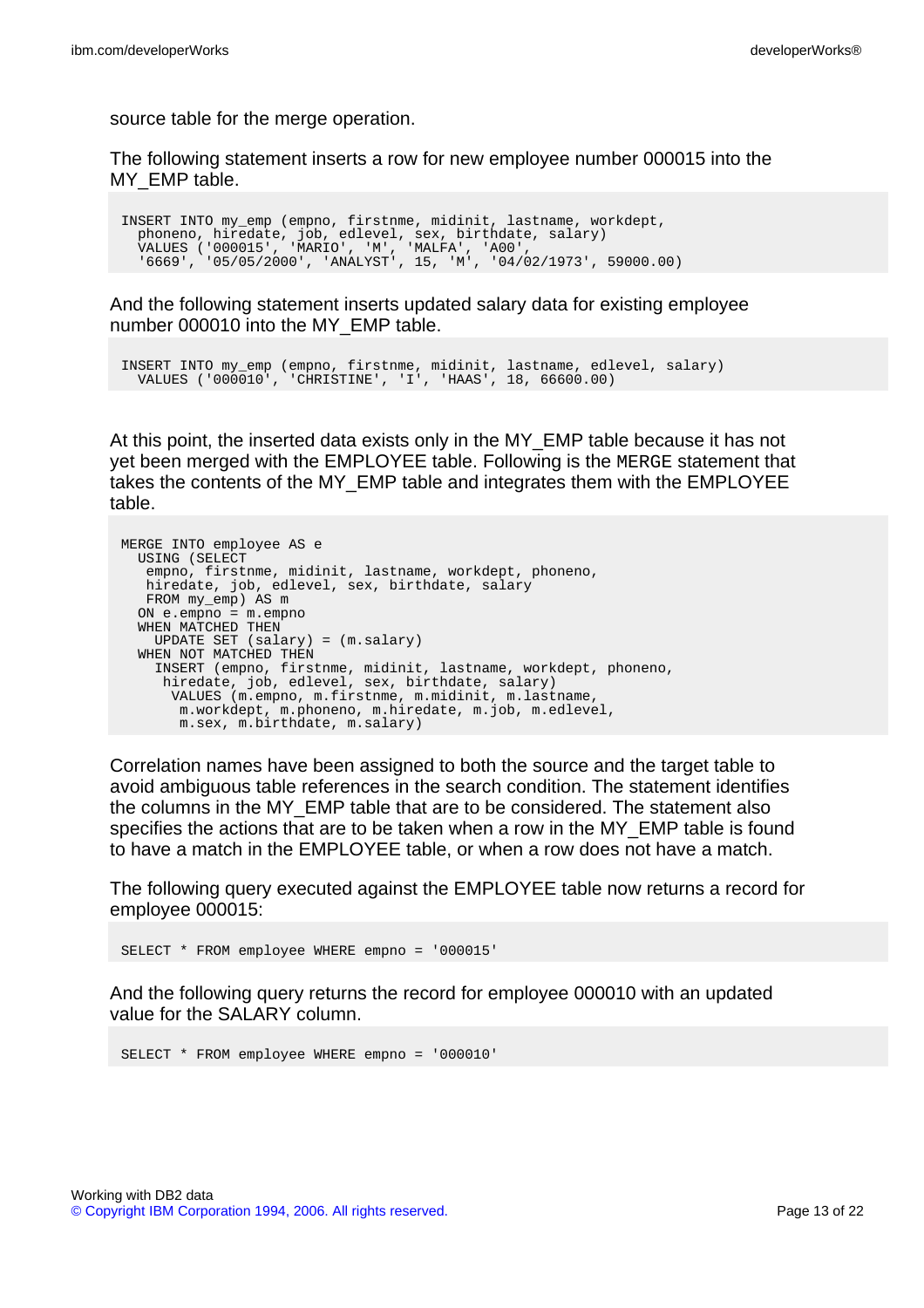### Using the data-change-table-reference clause to retrieve intermediate result sets in the same unit of work

Suppose you want to give employee 000220 a 7% raise and retrieve her old salary, both in the same unit of work (UOW). You could accomplish this by using a data-change-table-reference clause, which is part of the FROM clause in an SQL statement.

```
SELECT salary FROM OLD TABLE (
 UPDATE employee SET salary = salary * 1.07
 WHERE empno = '000220'
);
SALARY
-----------
   29840.00
 1 record(s) selected.
```
Columns in the target of the data-change operation (insert, update, or delete) become the columns of the intermediate result table, and can be referenced by name (in this case, Salary) in the select list of the query. The keywords OLD TABLE specify that the intermediate result table is to contain values that *precede* the data-change operation. The keywords NEW TABLE specify that the intermediate result table is to contain values that immediately follow the data-change operation (before referential integrity evaluation and the firing of after triggers has taken place). The keywords FINAL TABLE specify that the intermediate result table is to contain values that follow the data-change operation, referential integrity evaluation, and the firing of after triggers.

Suppose you have a CUSTOMERS table that is defined as follows:

```
CREATE TABLE customers (
 cust_id INTEGER GENERATED ALWAYS AS IDENTITY (
   START WITH 10001
  ),
  cust_name VARCHAR(12),
 PRIMARY KEY (cust_id)
);
```
The primary key for this table, Cust ID, is an automatically generated identity column. You can use a data-change-table-reference clause to retrieve the generated identity column value that is being used as a customer number.

```
SELECT * FROM FINAL TABLE (
 INSERT INTO customers (cust_name) VALUES ('Lamarr')
\lambda:
CUST_ID CUST_NAME
----------- ------------
    10001 Lamarr
1 record(s) selected.
```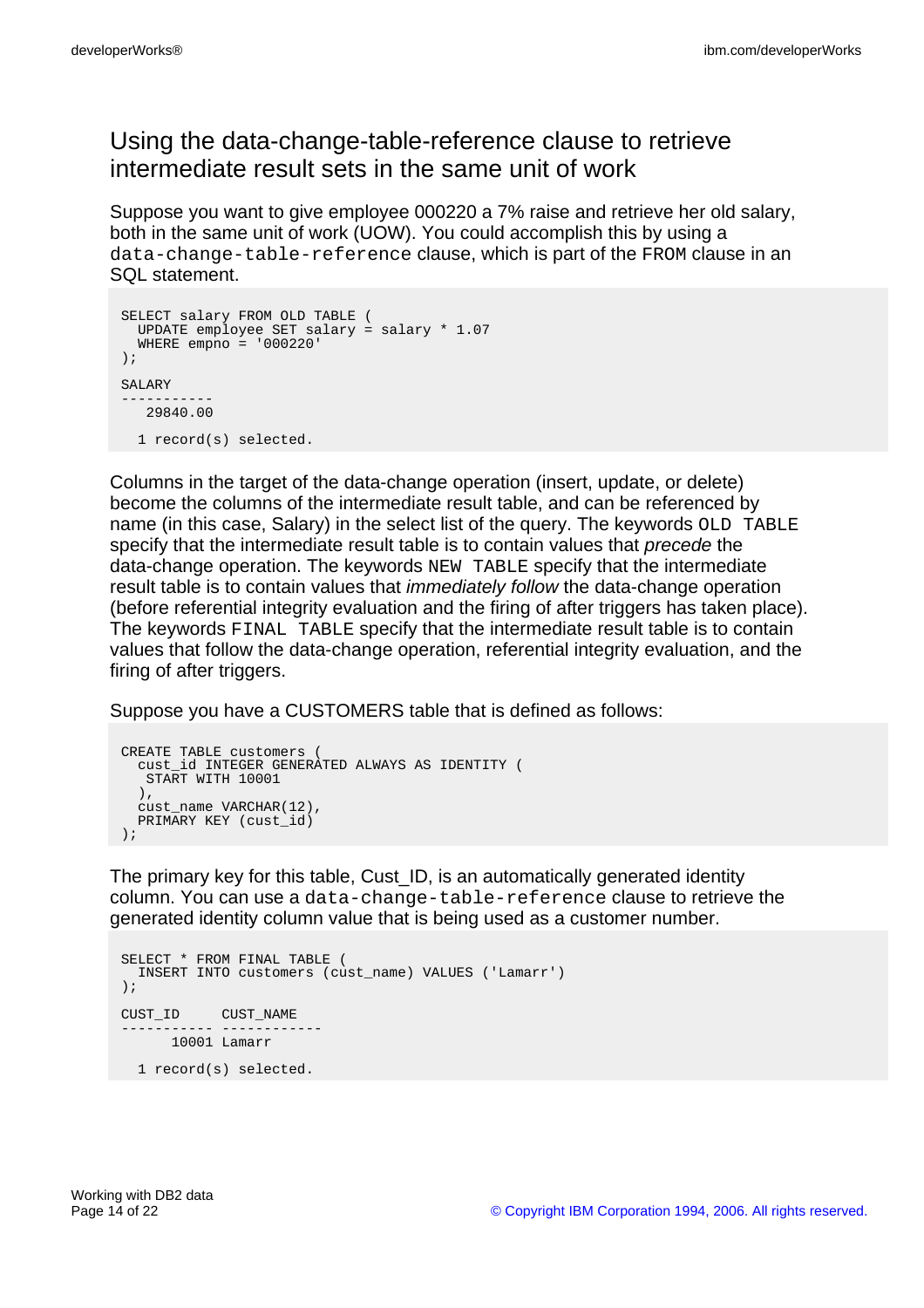### Section 4. The COMMIT and ROLLBACK statements and transaction boundaries

#### Units of work and savepoints

A unit of work (UOW), also known as a transaction, is a recoverable sequence of operations within an application process. The classic example of a UOW is a simple bank transaction to transfer funds from one account to another. There is an inconsistency -- immediately after the application subtracts an amount of money from one account -- that is resolved after an equal amount of money is added to the second account. When these changes have been committed, they become available to other applications.

A UOW starts implicitly when the first SQL statement within an application process is issued against the database. All subsequent reads and writes by the same application process are considered part of the same UOW. The application ends the UOW by issuing either a COMMIT or a ROLLBACK statement, whichever is appropriate. The COMMIT statement makes all changes made within the UOW permanent, whereas the ROLLBACK statement reverses those changes. If the application ends normally without an explicit COMMIT or ROLLBACK statement, the UOW is automatically committed. If the application ends abnormally before the end of a UOW, that unit of work is automatically rolled back.

A savepoint lets you selectively roll back a subset of actions that make up a UOW without losing the entire transaction. You can nest savepoints and have several savepoint levels active at the same time; this allows your application to roll back to a specific savepoint, as necessary. Suppose you have three savepoints (A, B, and C) defined within a particular UOW:

```
do some work;
savepoint A;
do some more work;
 savepoint B;
 do even more work;
  savepoint C;
  wrap it up;
 roll back to savepoint B;
```
The rollback to savepoint B automatically releases savepoint C, but savepoints A and B remain active.

For more information about savepoint levels and a detailed example illustrating DB2's savepoint support, see [Resources](#page-21-1).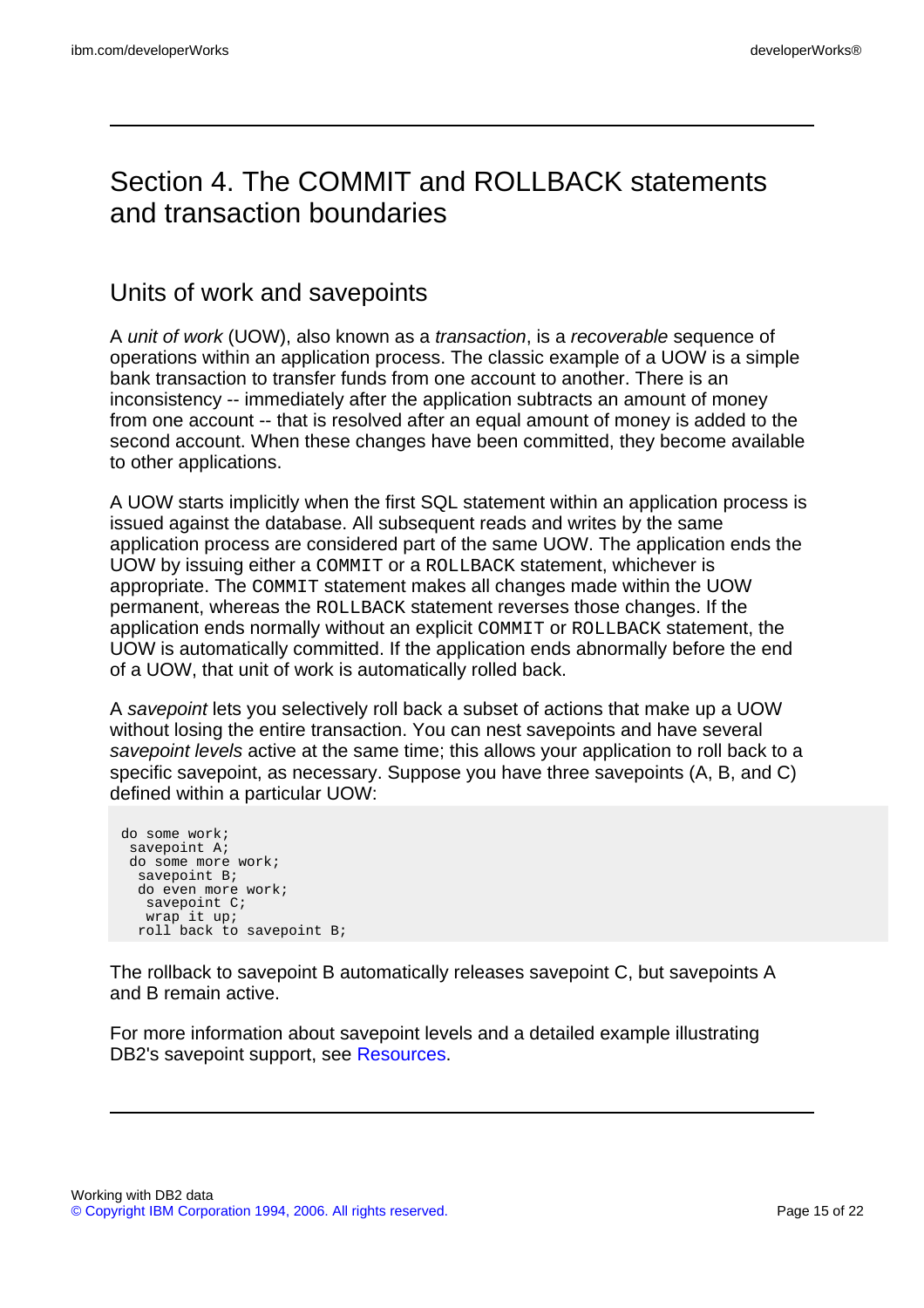# Section 5. SQL procedures and user-defined functions

### Creating and calling an SQL procedure

An SQL *procedure* is a stored procedure whose body is written in SQL. The body contains the logic of the SQL procedure. It can include variable declarations, condition handling, flow-of-control statements, and DML. Multiple SQL statements can be specified within a compound statement, which groups several statements together into an executable block.

An SQL procedure is created when you successfully invoke a CREATE PROCEDURE (SQL) statement, which defines the SQL procedure with an application server. SQL procedures are a handy way to define more complex queries or tasks that can be called whenever they are needed.

An easy way to create an SQL procedure is to code the CREATE PROCEDURE (SQL) statement in a command line processor (CLP) script. For example, if the statement shown below were in a file called createSQLproc.db2, that file could be executed to create the SQL procedure:

- 1. Connect to the SAMPLE database.
- 2. Issue the following command:

db2 -td@ -vf createSQLproc.db2

This db2 command specifies the -td option flag, which tells the command line processor to define and to use @ as the statement termination character (because the semicolon is already being used as a statement termination character inside the procedure body); the  $-v$  option flag, which tells the command line processor to echo command text to standard output; and the  $-f$  option flag, which tells the command line processor to read command input from the specified file instead of from standard input.

```
CREATE PROCEDURE sales_status
(IN quota INTEGER, OUT sql_state CHAR(5))
DYNAMIC RESULT SETS 1
LANGUAGE SQL
BEGIN
 DECLARE SQLSTATE CHAR(5);
 DECLARE rs CURSOR WITH RETURN FOR
  SELECT sales_person, SUM(sales) AS total_sales
   FROM sales
    GROUP BY sales_person
   HAVING SUM(sales) > quota;
 OPEN rs;
 SET sql_state = SQLSTATE;
END @
```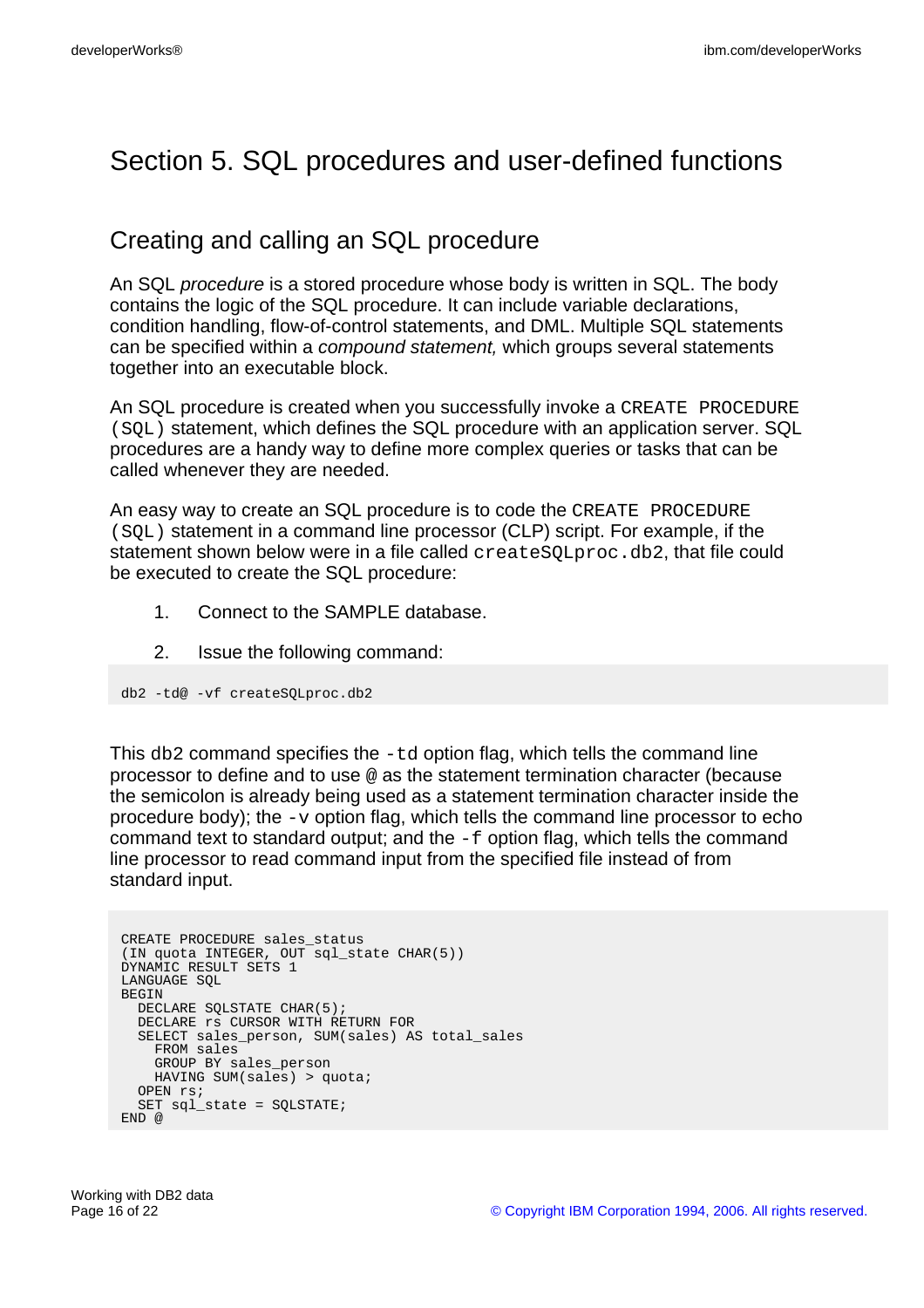This procedure, called SALES\_STATUS, accepts an input parameter called *quota* and returns an output parameter called sql\_state. The procedure body consists of a single SELECT statement that returns the name and the total sales figures for each salesperson whose total sales exceed the specified quota.

Most SQL procedures accept at least one input parameter. In our example, the input parameter contains a value (quota) that is used in the SELECT statement contained in the procedure body.

Many SQL procedures return at least one output parameter. Our example includes an output parameter (sql\_state) that is used to report the success or failure of the SQL procedure. DB2 returns an SQLSTATE value in response to conditions that could be the result of an SQL statement. Because the returned SQLCODE or SQLSTATE value pertains to the last SQL statement issued in the procedure body, and accessing the values alters the subsequent values of these variables (because an SQL statement is used to access them), the SQLCODE or SQLSTATE value should be assigned to and returned through a locally defined variable (such as the sql state variable in our example).

The parameter list for an SQL procedure can specify zero or more parameters, each of which can be one of three possible types:

- IN parameters pass an input value to an SQL procedure; this value cannot be modified within the body of the procedure.
- OUT parameters return an output value from an SQL procedure.
- INOUT parameters pass an input value to an SQL procedure and return an output value from the procedure.

SQL procedures can return zero or more result sets. In our example, the SALES STATUS procedure returns one result set. This has been done by:

- 1. Declaring the number of result sets that the SQL procedure returns in the DYNAMIC RESULT SETS clause.
- 2. Declaring a cursor in the procedure body (using the WITH RETURN FOR clause) for each result set that is returned. A cursor is a named control structure that is used by an application program to point to a specific row within an ordered set of rows. A cursor is used to retrieve rows from a set.
- 3. Opening the cursor for each result set that is returned.
- 4. Leaving the cursor(s) open when the SQL procedure returns.

Variables must be declared at the beginning of the SQL procedure body. To declare a variable, assign a unique identifier to and specify an SQL data type for the variable and, optionally, assign an initial value to the variable.

The SET clause in our sample SQL procedure is an example of a flow-of-control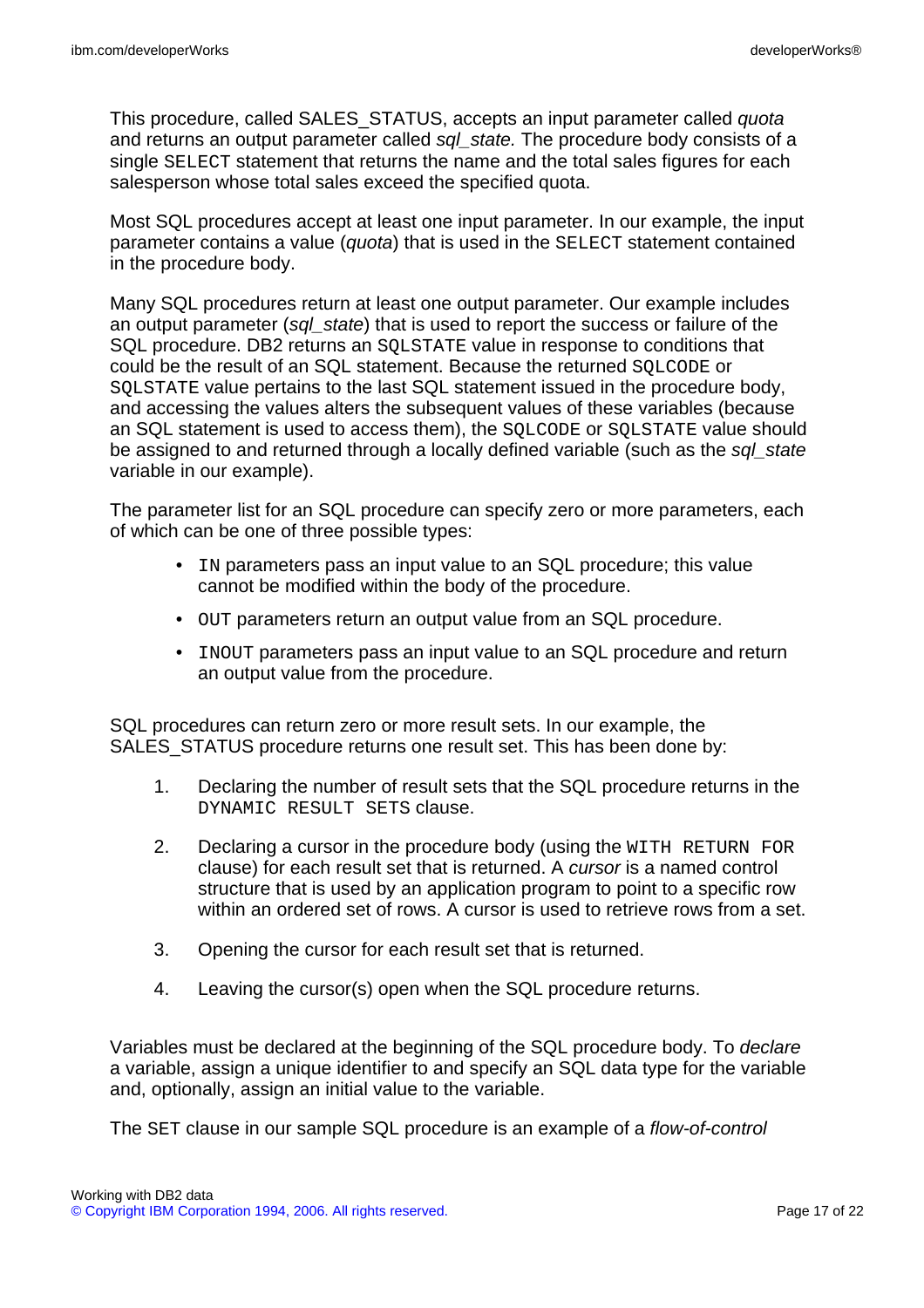clause. The following flow-of-control statements, structures, and clauses can be used for conditional processing within an SQL procedure body:

- The CASE structure selects an execution path based on the evaluation of one or more conditions.
- The FOR structure executes a block of code for each row of a table.
- The GET DIAGNOSTICS statement returns information about the previous SQL statement into an SQL variable.
- The GOTO statement transfers control to a labeled block (a section of one or more statements identified by a unique SQL name followed by a colon).
- The IF structure selects an execution path based on the evaluation of conditions. The ELSEIF and ELSE clauses enable you to branch or to specify a default action if the other conditions are false.
- The ITERATE clause passes the flow of control to the beginning of a labeled loop.
- The LEAVE clause transfers program control out of a loop or block of code.
- The LOOP clause executes a block of code multiple times until a LEAVE, ITERATE, or GOTO statement transfers control outside of the loop.
- The REPEAT clause executes a block of code until a specified search condition returns true.
- The RETURN clause returns control from the SQL procedure to the caller.
- The SET clause assigns a value to an output parameter or SQL variable.
- The WHILE clause repeatedly executes a block of code while a specified condition is true.

To successfully create SQL procedures, you must have installed the DB2 Application Development Client on the database server. (See [the first tutorial in this](http://www.ibm.com/developerworks/edu/dm-dw-db2-cert7301.html?S_TACT=105AGX19&S_CMP=db2cert) [series](http://www.ibm.com/developerworks/edu/dm-dw-db2-cert7301.html?S_TACT=105AGX19&S_CMP=db2cert) for more on the Application Development Client.) The dependency on a C compiler to create SQL procedures was eliminated in DB2 Universal Database Version 8. All of the operations that were dependent on a C compiler are now performed by DB2-generated byte code that is hosted in a virtual machine. For more information about this enhancement, see [Resources.](#page-21-1)

Use the SQL CALL statement to call SQL procedures from the DB2 command line. The procedure being called must be defined in the system catalog. Client applications written in any supported language can call SQL procedures. To call the SQL procedure SALES\_STATUS, perform the following steps:

- 1. Connect to the SAMPLE database.
- 2. Issue the following statement: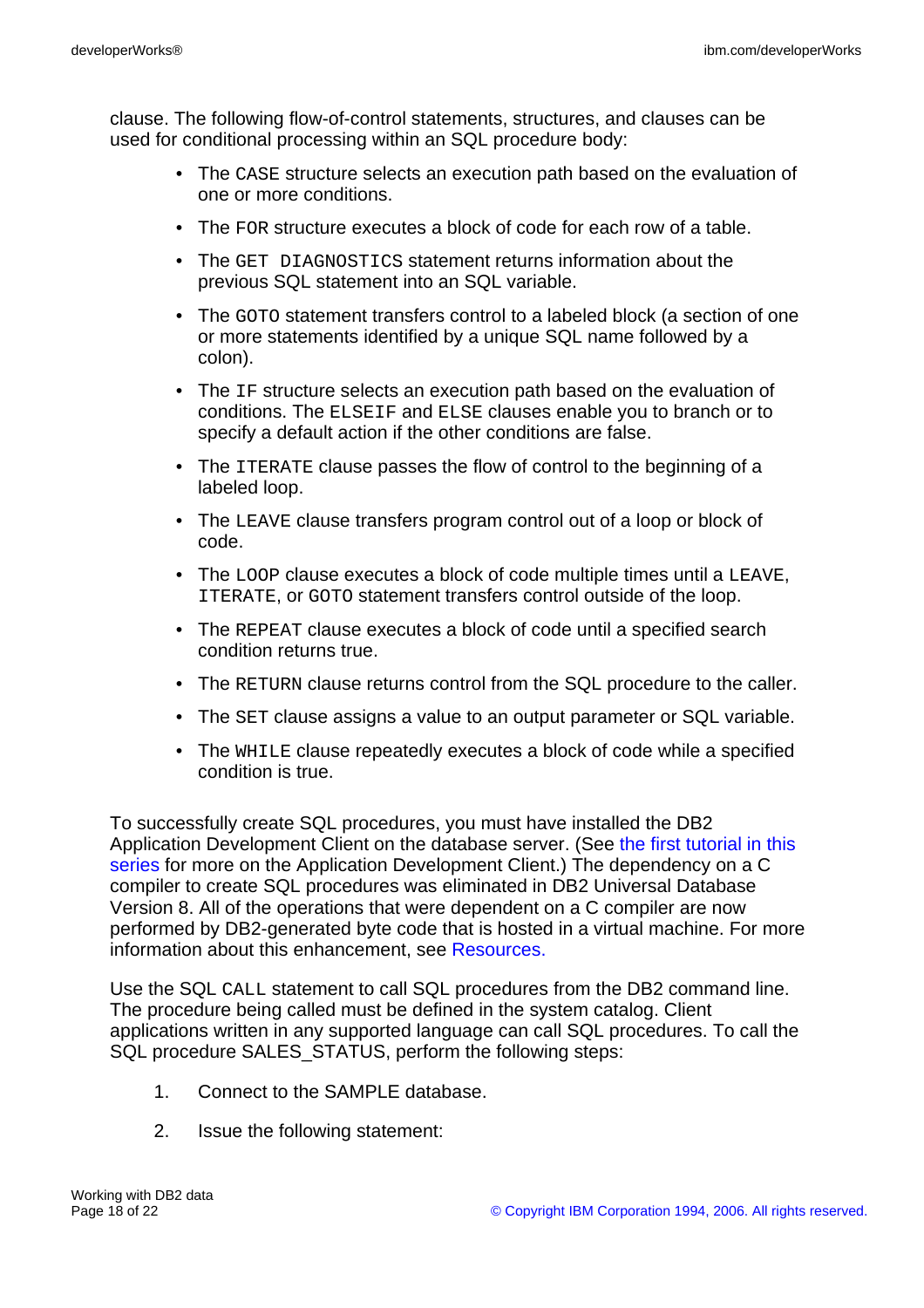```
db2 CALL sales_status (25, ?)
```
Because parentheses have special meaning to the command shell on UNIX-based systems, on those systems they must be preceded with a backslash (\) character or be enclosed by double quotation marks:

db2 "CALL sales\_status (25, ?)"

Do not include double quotation marks if you are using the command line processor (CLP) in interactive input mode, characterized by the  $db2$  => input prompt.

In this example, a value of 25 for the input parameter *quota* is passed to the SQL procedure, as well as a question mark (?) place-holder for the output parameter sal state. The procedure returns the name and the total sales figures for each salesperson whose total sales exceed the specified quota (25). The following is sample output returned by this statement:

| SQL_STATE: 00000    |                    |
|---------------------|--------------------|
|                     |                    |
| <b>SALES PERSON</b> | <b>TOTAL_SALES</b> |
| <b>GOUNOT</b>       | 50                 |
| I FF                | 91                 |

"SALES\_STATUS" RETURN\_STATUS: "0"

#### Creating and using SQL user-defined functions

Create user-defined functions to extend the set of built-in DB2 functions. For example, create functions that evaluate complex mathematical expressions or manipulate strings, and then reference these functions in SQL statements like you would any existing built-in function.

Suppose that you needed a function that returns the area of a circle when the radius of that circle is specified as an argument to the function. Such a function is not available as a built-in DB2 function, but you could create a user-defined SQL scalar function to perform this task and reference the function wherever scalar functions are supported within an SQL statement.

```
CREATE FUNCTION ca (r DOUBLE)
 RETURNS DOUBLE
  LANGUAGE SOL
  CONTAINS SOL
 NO EXTERNAL ACTION
  DETERMINISTIC
 RETURN 3.14159 * (r * r);
```
The NO EXTERNAL ACTION clause specifies that the function does not take any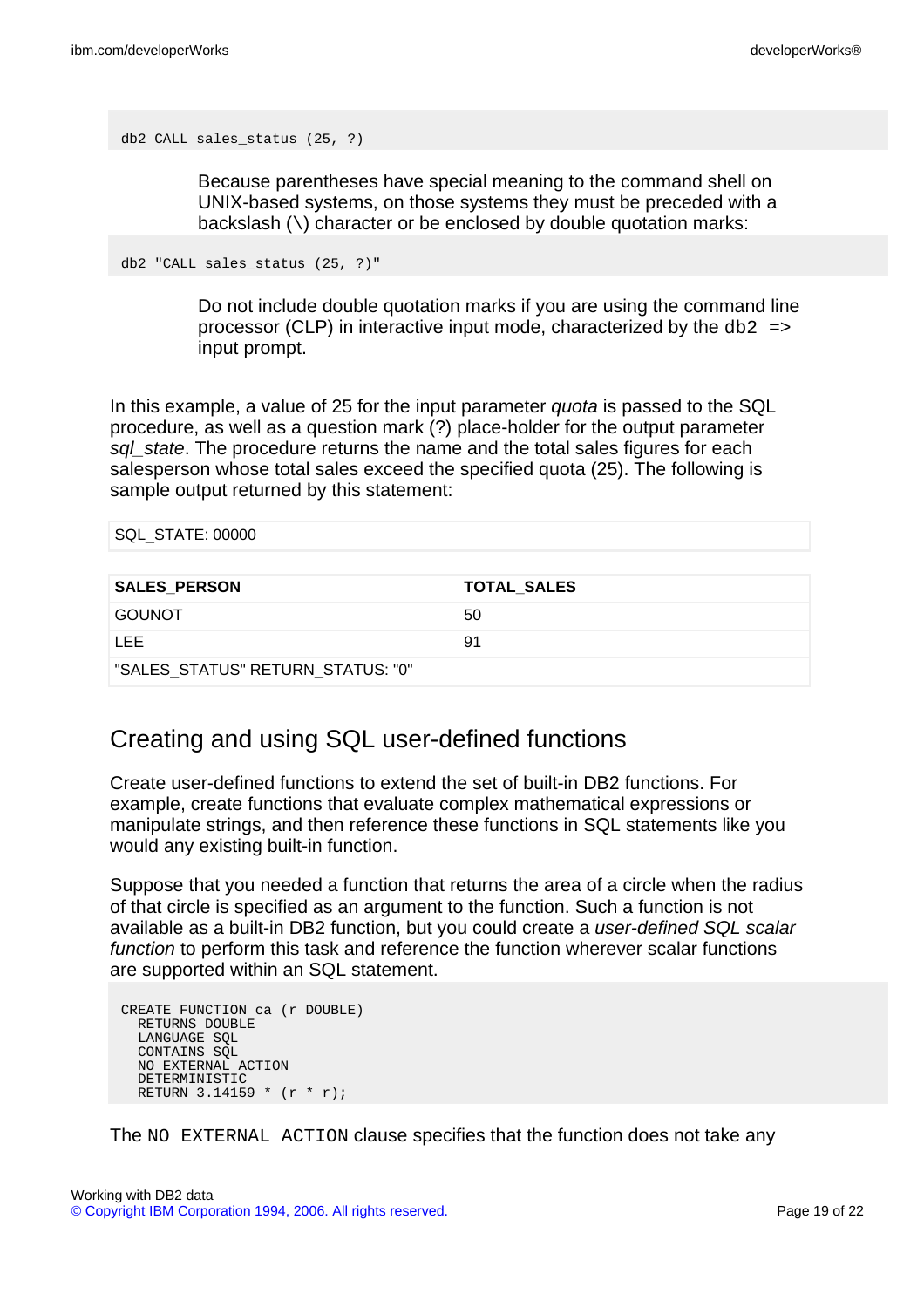action that changes the state of an object that the database manager does not manage. The DETERMINISTIC keyword specifies that the function always returns the same result for a given argument value. This information is used during query optimization. A convenient way to execute the function is to reference it in a query. In the following example, the query is executed (arbitrarily) against the SYSIBM.SYSDUMMY1 catalog view, which only has one row:

```
db2 SELECT ca(96.8) AS area FROM sysibm.sysdummy1
AREA
------------------------
 +2.94374522816000E+004
 1 record(s) selected.
```
You can also create a user-defined table function, which takes zero or more input arguments and returns data as a table. A table function can only be used in the FROM clause of an SQL statement.

Suppose that you needed a function that returns the names and employee numbers of all employees that hold a specific job, with the title of that job specified as an argument to the function. The following is an example of a table function that performs this task:

```
CREATE FUNCTION jobemployees (job VARCHAR(8))
  RETURNS TABLE (
  empno CHAR(6)
  firstname VARCHAR(12),
  lastname VARCHAR(15)
  )
  LANGUAGE SQL
 READS SQL DATA
 NO EXTERNAL ACTION
 DETERMINISTIC
 RETURN
 SELECT empno, firstnme, lastname
    FROM employee
    WHERE employee.job = jobemployees.job;
```
The following query references the new table function in the FROM clause and passes the job title 'CLERK' as the argument to the function. A correlation name, introduced by the keyword AS, is required by the syntax:

```
db2 SELECT * FROM TABLE(jobemployees('CLERK')) AS clerk
EMPNO FIRSTNAME LASTNAME
------ ----------- ---------------
000120 SEAN O'CONNELL
000230 JAMES JEFFERSON
UUUZ30 JAMES JEFFERSON<br>000240 SALVATORE MARINO<br>000250 DANIFI
000250 DANIEL SMITH
000260 SYBIL JOHNSON
000270 MARIA PEREZ
```
6 record(s) selected.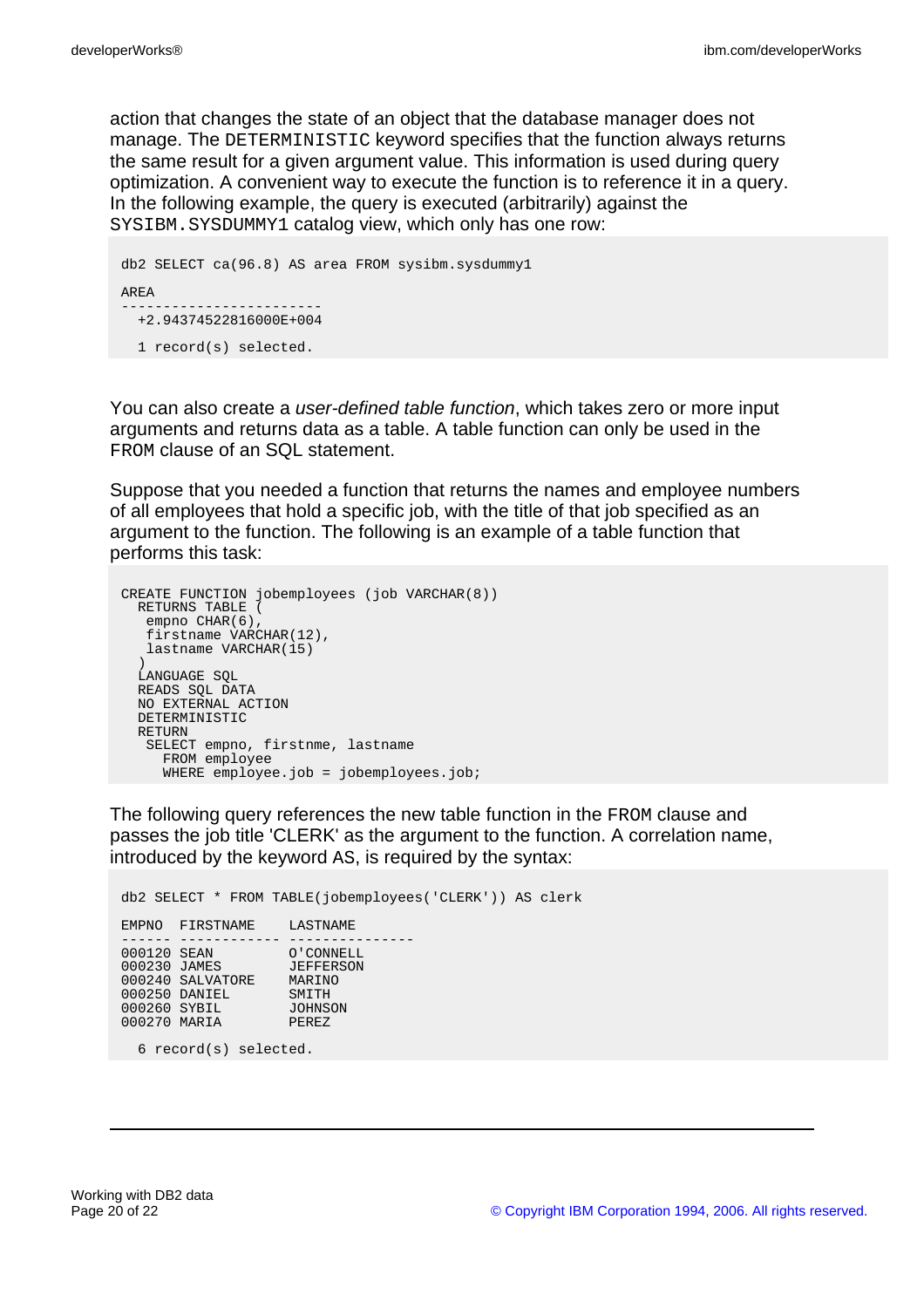# Section 6. Summary

This tutorial was designed to introduce you to Structured Query Language (SQL) and to some of the ways that DB2 9 uses SQL to manipulate data in a relational database. It also covered the fundamentals of SQL, including SQL language elements, Data Manipulation Language (DML), SQL procedures, and user-defined functions. [Part 5: Working with DB2 objects,](http://www.ibm.com/developerworks/offers/lp/db2cert/db2-cert730.html?S_TACT=105AGX19&S_CMP=db2cert) which discusses data types, tables, views, and indexes as defined by DB2, will help you understand how to create and use them.

To keep an eye on this series, bookmark the series page, [DB2 9 DBA exam 730](http://www.ibm.com/developerworks/offers/lp/db2cert/db2-cert730.html?S_TACT=105AGX19&S_CMP=db2certt) [prep tutorials.](http://www.ibm.com/developerworks/offers/lp/db2cert/db2-cert730.html?S_TACT=105AGX19&S_CMP=db2certt)